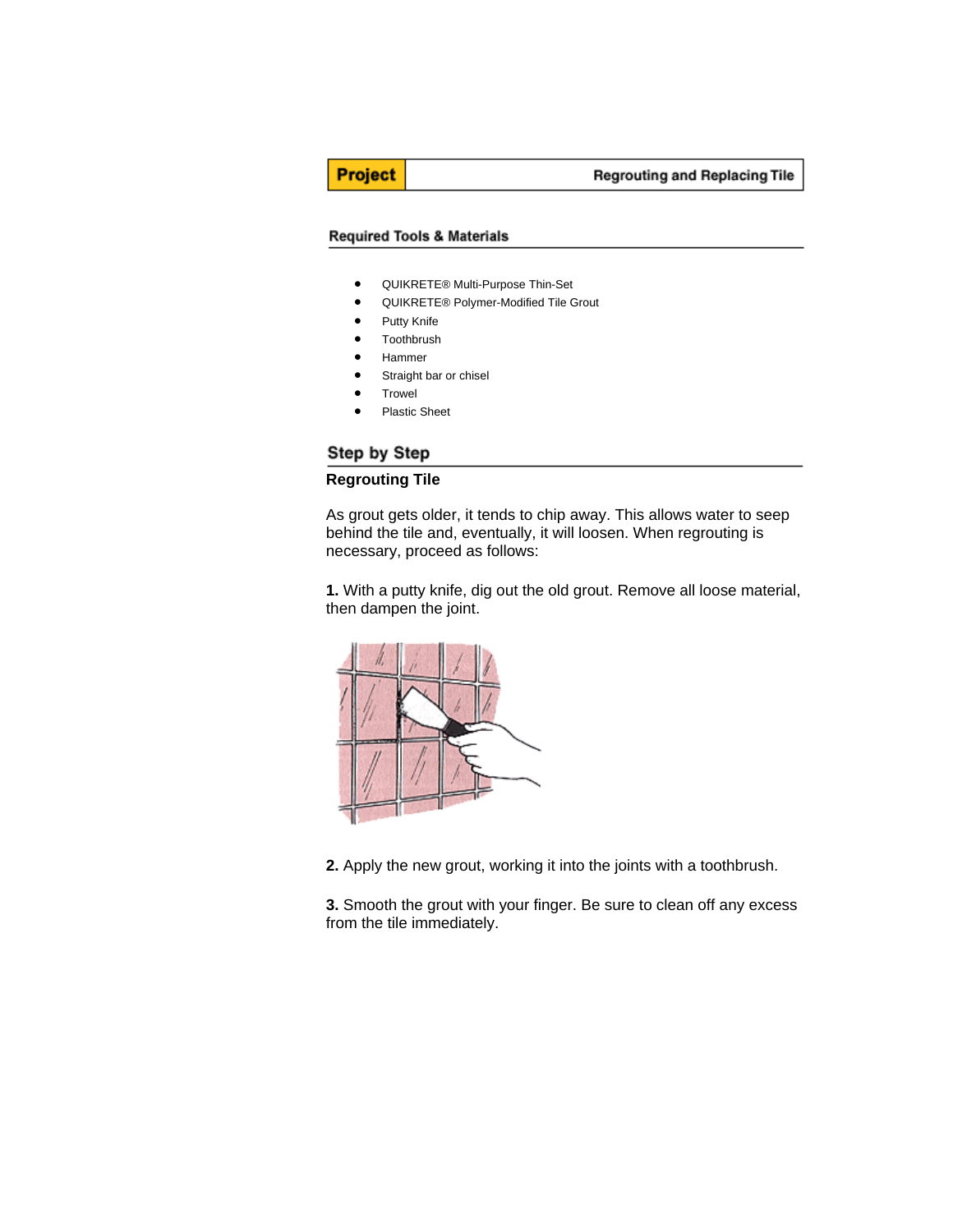

## **Replacing Tile**

In those cases where tile is damaged beyond repair, your only choice is to replace it. Use the following technique:

**1.** If only a few random tiles must be replaced, use a hammer to break them up. Remove all the pieces of tile and grout.



**2.** If you are replacing an entire section of tile, use a hammer and a straight bar or chisel to loosen the top tile. It should work free by tapping lightly with the hammer. Work down and remove the rest of the tile in the same manner.



**3.** Once the old tile has been removed, use the putty knife to completely remove the old adhesive. On larger areas, it is a good idea to sand the entire surface with a belt sander after scraping with the knife.